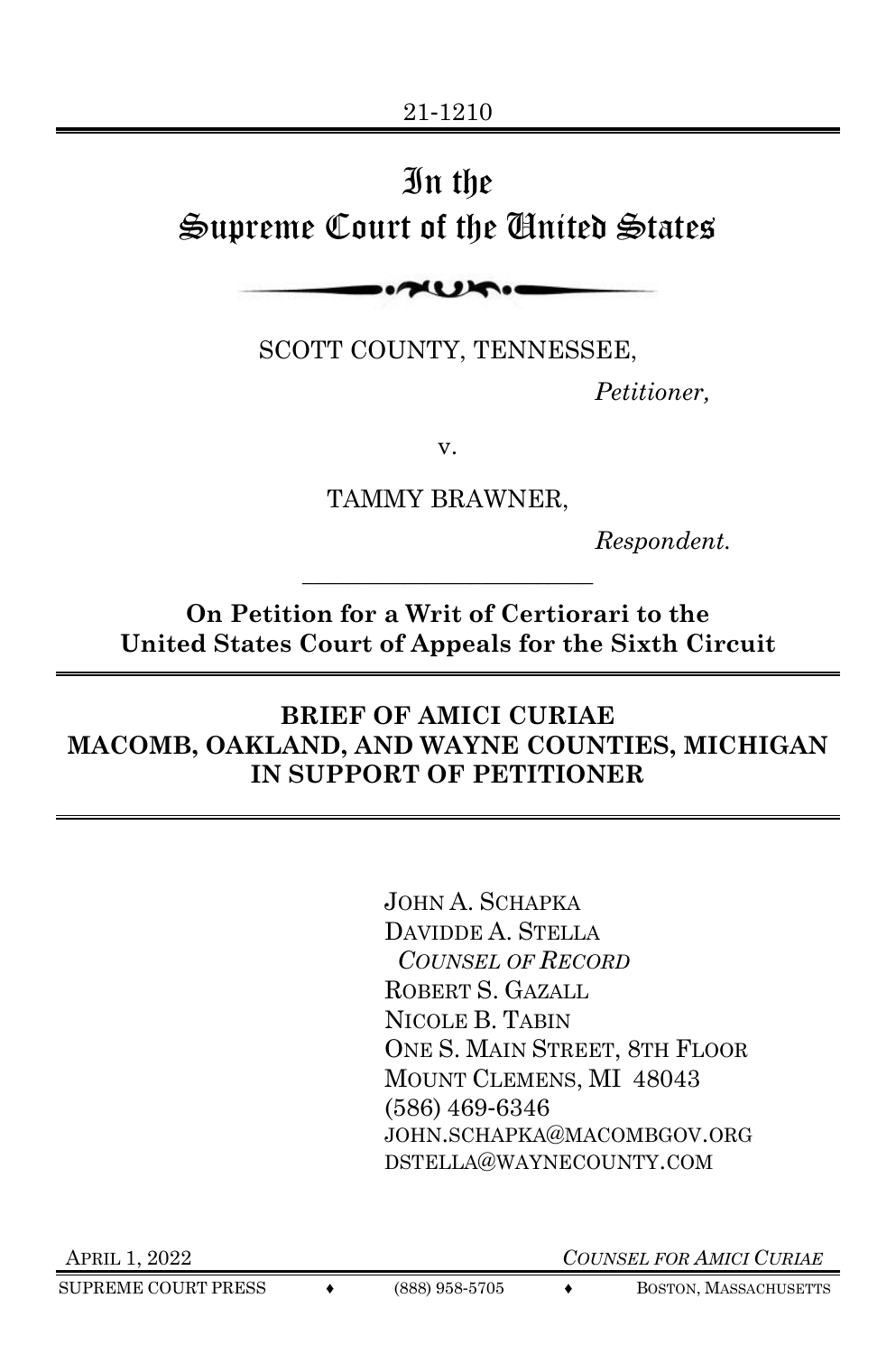# **TABLE OF CONTENTS**

| INTEREST OF THE AMICI CURIAE 1                                                                                                                                                                                                                                    |
|-------------------------------------------------------------------------------------------------------------------------------------------------------------------------------------------------------------------------------------------------------------------|
|                                                                                                                                                                                                                                                                   |
|                                                                                                                                                                                                                                                                   |
| THE COURT SHOULD GRANT SCOTT COUNTY'S<br>$\mathbf{L}$<br>PETITION FOR WRIT OF CERTIORARI AND<br>RESOLVE THE EXISTING 4-4 DIVIDE AMONG                                                                                                                             |
| II. THE COURT SHOULD GRANT SCOTT COUNTY'S<br>PETITION FOR WRIT OF CERTIORARI AND<br>HOLD THAT <i>KINGSLEY</i> DID NOT ABROGATE<br><b>FARMER'S SUBJECTIVE PRONG IN A FEDERAL</b><br>COURT'S REVIEW OF A PRETRIAL DETAINEE'S<br>CLAIM OF DELIBERATE INDIFFERENCE TO |
| III. THE COURT SHOULD GRANT SCOTT COUNTY'S<br>PETITION FOR WRIT OF CERTIORARI SINCE<br>THE SIXTH CIRCUIT CIRCUMVENTED THE<br>COURT'S RIGOROUS STANDARDS FOR ESTAB-<br>LISHING MUNICIPAL LIABILITY UNDER 42                                                        |
|                                                                                                                                                                                                                                                                   |
|                                                                                                                                                                                                                                                                   |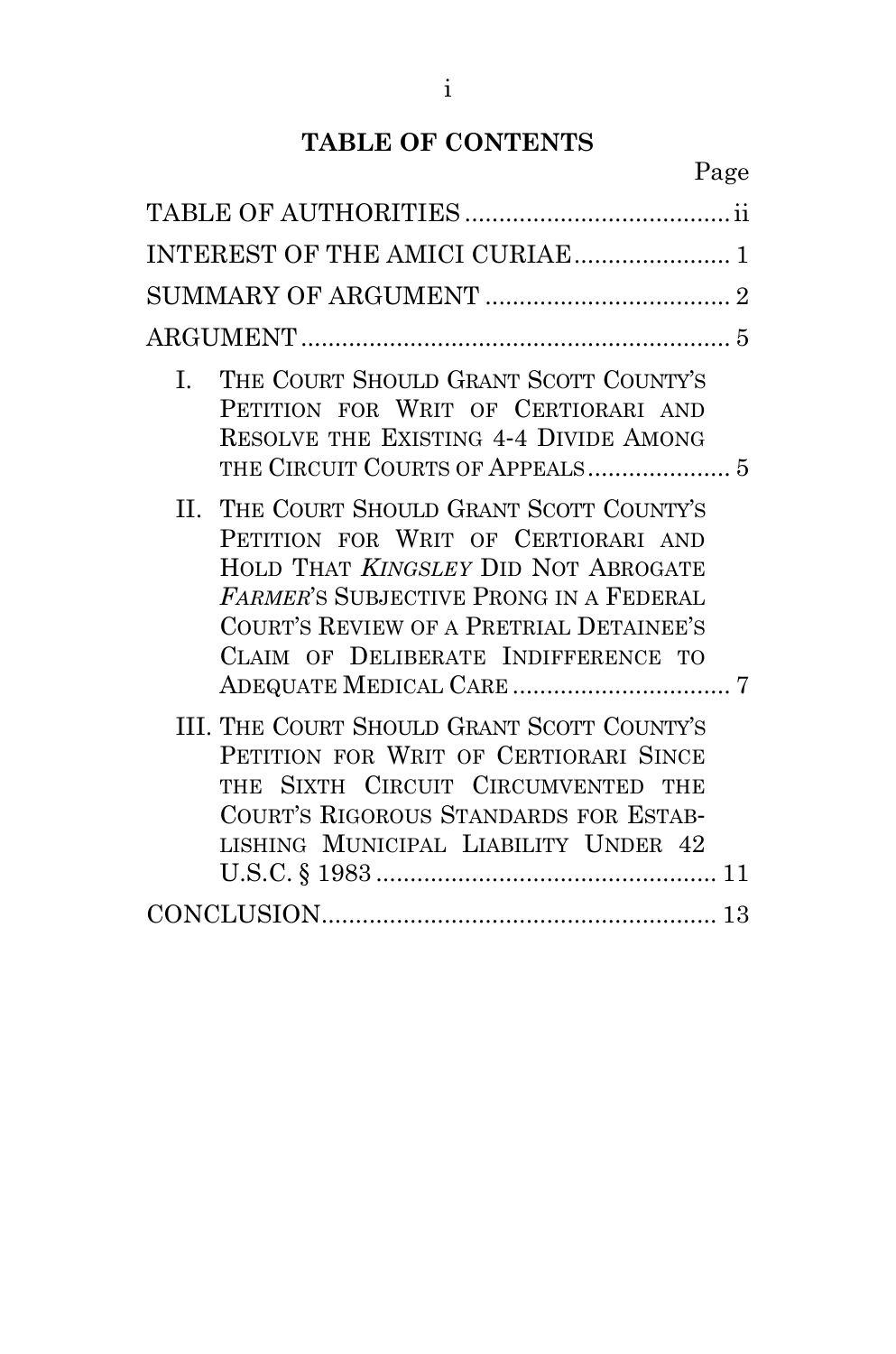# **TABLE OF AUTHORITIES**

# Page

## <span id="page-2-0"></span>**CASES**

| Alderson v. Concordia Par. Corr. Facility,                                                      |
|-------------------------------------------------------------------------------------------------|
| Bd. of Comm'rs of Bryan Cty v. Brown,<br>520 U.S. 397, 117 S.Ct. 1382,                          |
| Brawner v. Scott County,                                                                        |
| Britt v. Hamilton County,<br>No. 21-3424, 2022 WL 405847                                        |
| Dang ex rel. Dang v. Sheriff, Seminole Cnty.,                                                   |
| Darnell v. Pineiro,                                                                             |
| Farmer v. Brennan,<br>511 U.S. 825, 114 S.Ct. 1970,                                             |
| Gordon v. County of Orange,                                                                     |
| Greene v. Crawford Cty., Michigan,                                                              |
| Hyman v. Lewis,<br>No. 21-2607, $\_\_$ F.4th $\_\_$<br>2022 WL 682543 (6th Cir. Mar. 8, 2022) 7 |
| Jessica Preston v. Macomb County,<br>5:18-cv-12158, E.D. Mich., ECF No. 124  2                  |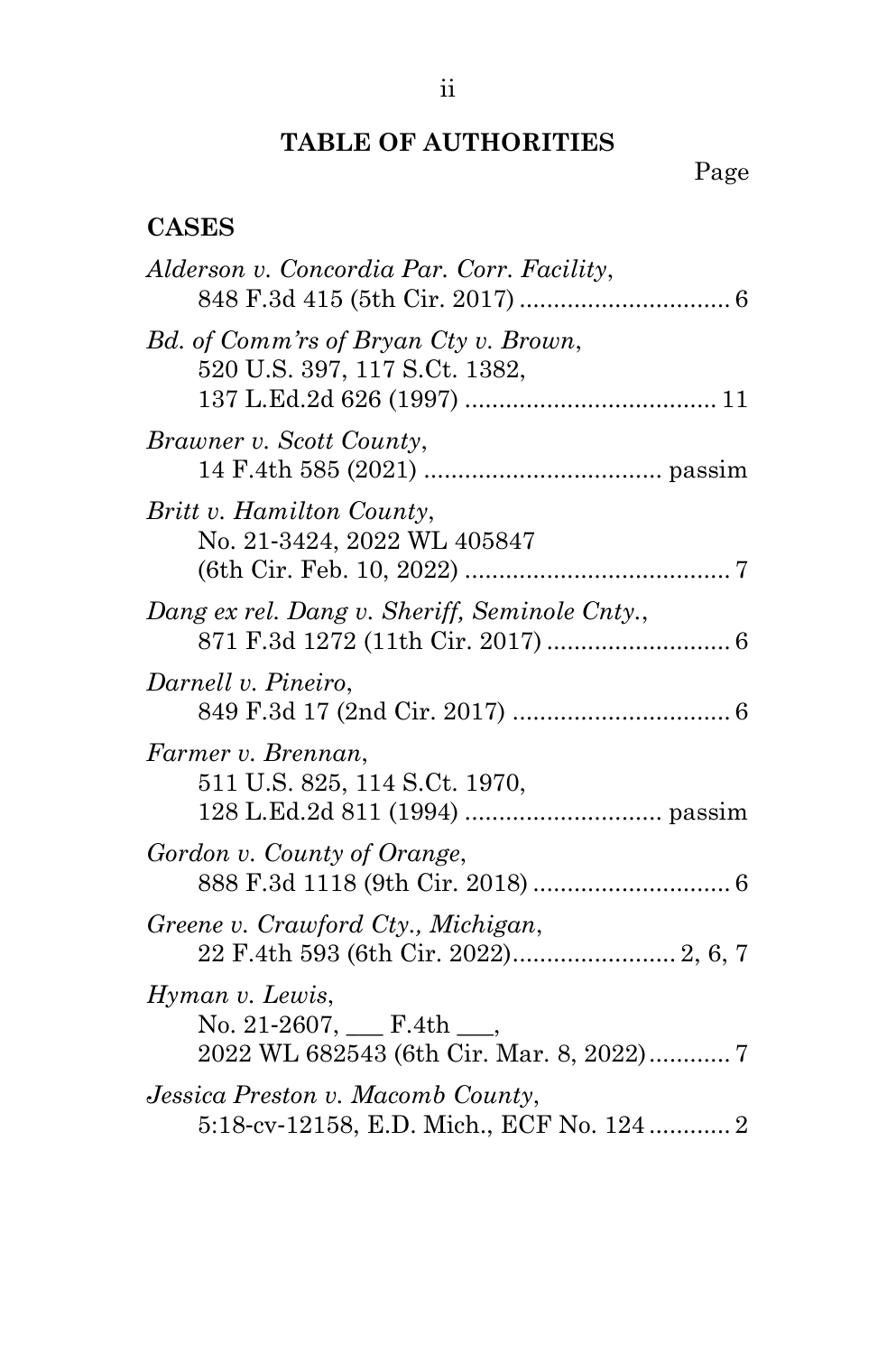## **TABLE OF AUTHORITIES – Continued** Page

| Kingsley v. Hendrickson,<br>576 U.S. 389, 135 S.Ct. 2466,                          |
|------------------------------------------------------------------------------------|
| Miranda v. County of Lake,                                                         |
| Monell v. New York Dep't of Social Services,<br>436 U.S. 658, 98 S.Ct. 2018,       |
| Oklahoma City v. Tuttle,<br>471 U.S. 808, 105 S.Ct. 2427,                          |
| Rebekah Buetenmiller v. Macomb County,<br>2:20-cv-11031, E.D. Mich., ECF No. 97  2 |
| Strain v. Regalado,                                                                |
| Turner v. Safley,<br>482 U.S. 78, 107 S.Ct. 2254,                                  |
| Westmoreland v. Butler Cnty.,<br>F.4th __, 2022 U.S. App. LEXIS 7772,              |
| Whitney v. City of St. Louis,                                                      |
| $\mathbf{r}$ nn $\mathbf{r}$ $\mathbf{r}$<br>. т. н                                |

# **CONSTITUTIONAL PROVISIONS**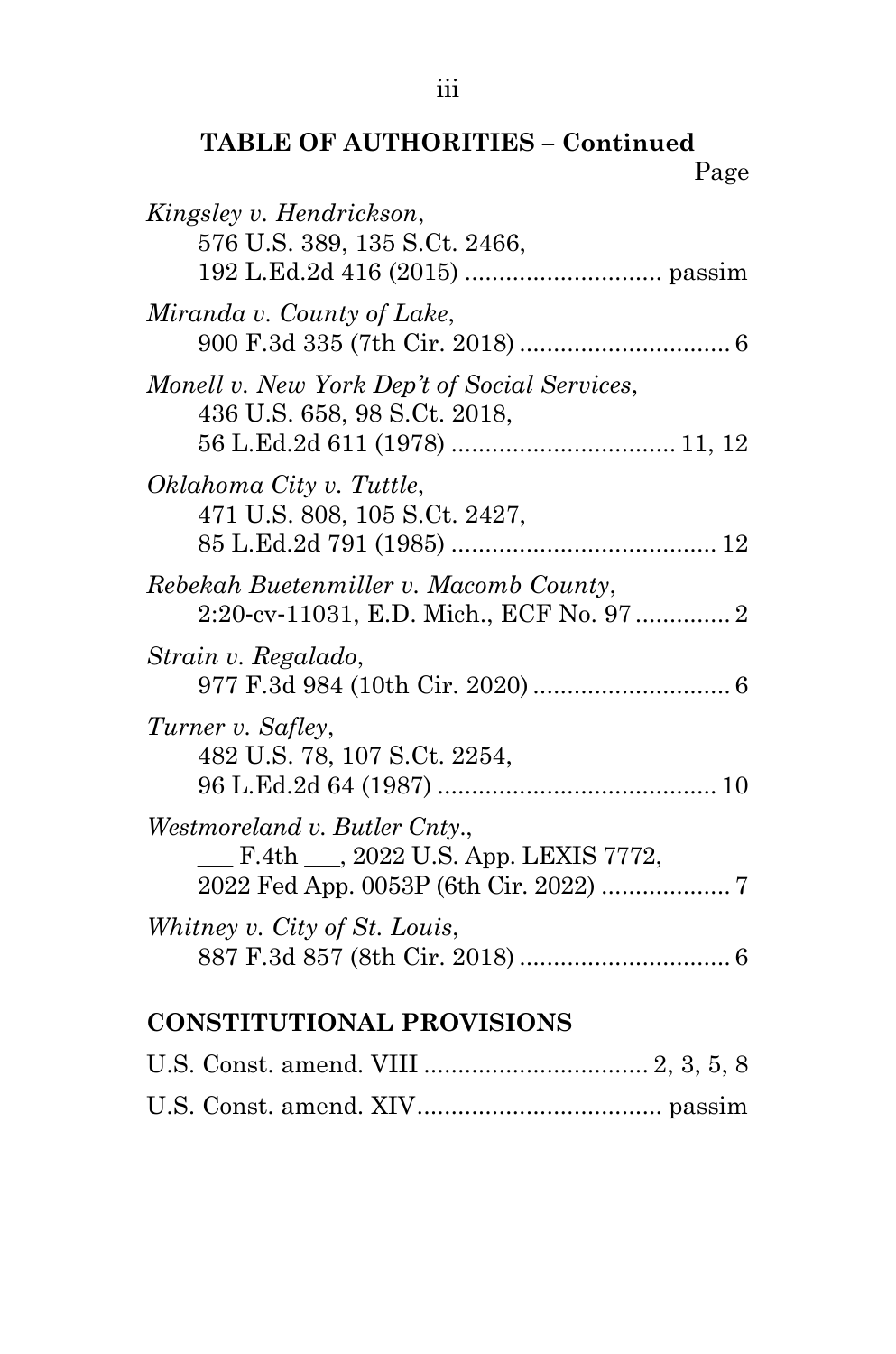## **TABLE OF AUTHORITIES – Continued** Page

## **STATUTES**

|--|--|--|--|--|--|--|

## **JUDICIAL RULES**

|--|--|--|--|--|

## **OTHER AUTHORITIES**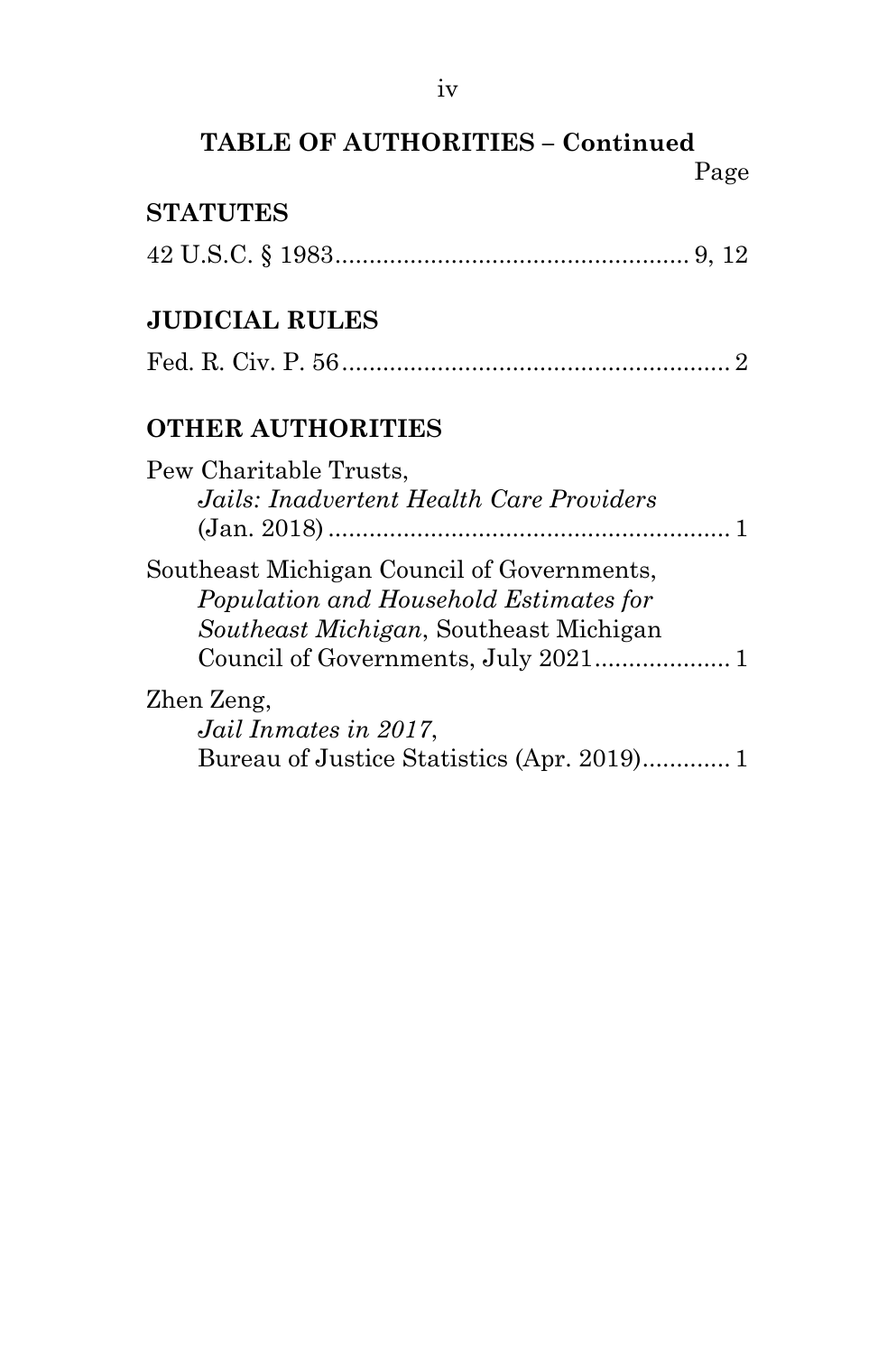

#### **INTEREST OF AMICI CURIAE1**

<span id="page-5-0"></span>Macomb County, Oakland County, and Wayne County, Michigan are the state's three most populous counties.2 Each County, through their elected sheriffs, operate detention facilities that hold 1,000 or more pretrial detainees and sentenced offenders, and similar to the findings of the Pew Charitable Trusts, *Jails: Inadvertent Health Care Providers*, at 9 (Jan. 2018) and Zhen Zeng, *Jail Inmates in 2017*, Bureau of Justice Statistics, at 1 (Apr. 2019), have been sued by both pretrial and post-conviction inmates for alleged deliberate indifference to their medical care or conditions of confinement.

Macomb, Oakland and Wayne counties have been directly impacted by the Sixth Circuit's decision in *Brawner v. Scott County, Tennessee,* where two circuit judges adopted an objective only test for the analysis of a pretrial detainee's Fourteenth Amendment claim of a prison official's deliberate indifference to medi-

<sup>1</sup> Concurrence for the filing of this *amici curiae* brief was sought from counsel for the parties on March 17, 2022, more than 10 days before its filing. Concurrence in its filing was given by all parties. No counsel for a party authored this brief in whole or in part, and no counsel for a party (nor a party itself) made a monetary contribution intended to fund the preparation or submission of this brief. No person other than *amici* or their counsel made a monetary contribution to its preparation or submission.

<sup>2</sup> *Population and Household Estimates for Southeast Michigan*. Southeast Michigan Council of Governments (SEMCOG), July 2021.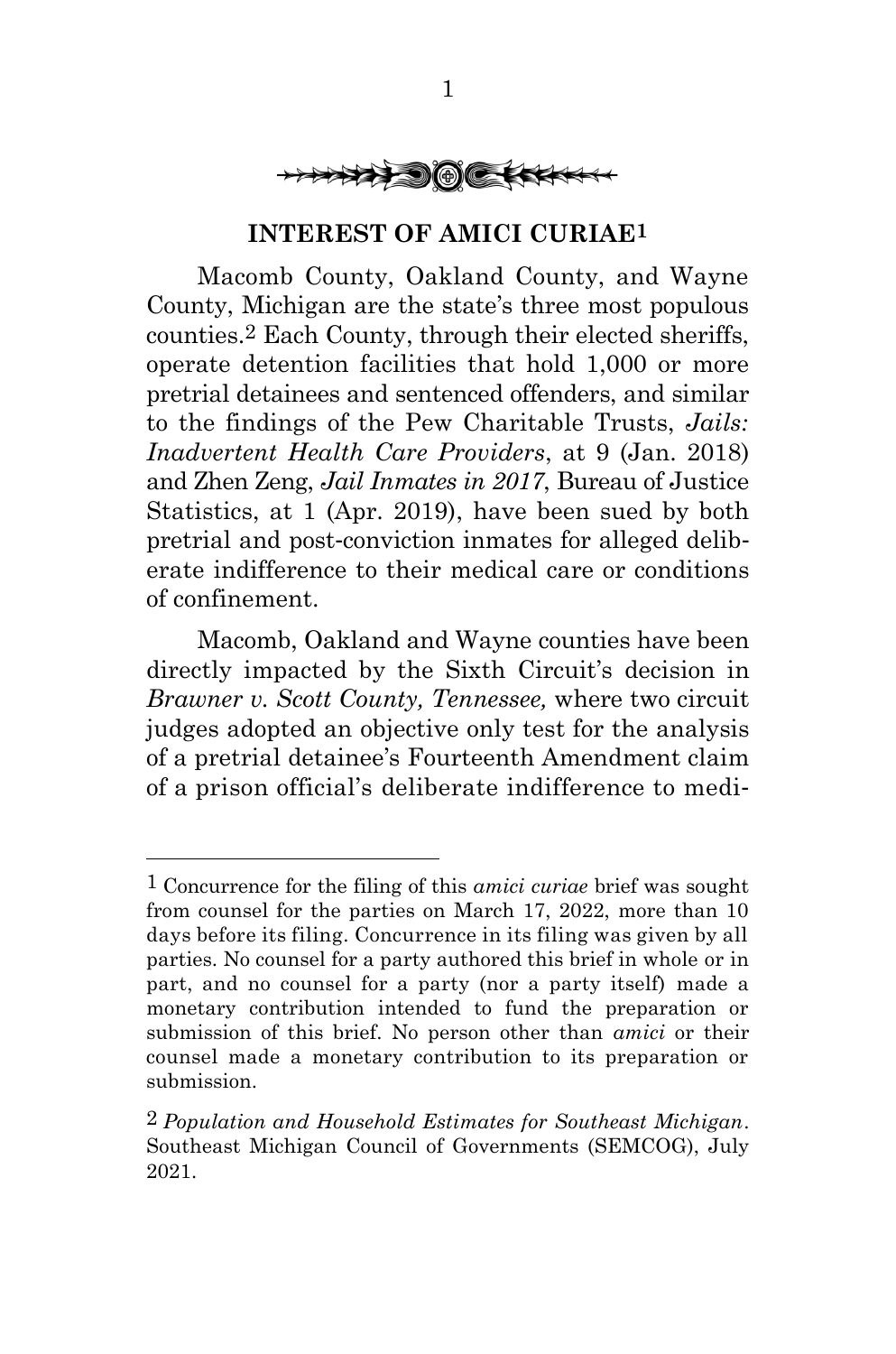cal care. The Sixth Circuit's change in the legal standard discounted this Court's instruction to view deliberate indifference cases through both an objective and subjective lens. *Farmer v. Brennan*, 511 U.S. 825, 834, 114 S.Ct. 1970, 128 L.Ed.2d 811 (1994).

*Brawner* became binding in the Sixth Circuit through subsequent decisions. *See*, *Greene v. Crawford Cty., Michigan*, 22 F.4th 593 (6th Cir. 2022). It also caused the U.S. District Court for the Eastern District of Michigan to order additional briefing on pending Rule 56 summary judgment motions that were grounded on this Court's precedent in *Farmer*,3 or to look at a "more generous standard" than the traditional analysis of a pretrial detainee's claims of deliberate indifference.4 The impact of *Brawner* on Macomb, Oakland and Wayne counties is not hypothetical but applies to all pending pretrial detainee claims of deliberate indifference asserted against these local units of state government.



#### **SUMMARY OF ARGUMENT**

<span id="page-6-0"></span>In *Farmer v. Brennan*, 511 U.S. 825, 114 S.Ct. 1970, 128 L.Ed.2d 811 (1994) the Court held that a prison official's subjective knowledge of an inmate's excessive risk to health or safety is required to estab-

<sup>3</sup> *Jessica Preston v. Macomb County*, 5:18-cv-12158, ECF No. 124, PageID.6957 Filed 02/01/22.

<sup>4</sup> *Rebekah Buetenmiller v. Macomb County*, 2:20-cv-11031, ECF No. 97, PageID.2415 Filed 01/20/22.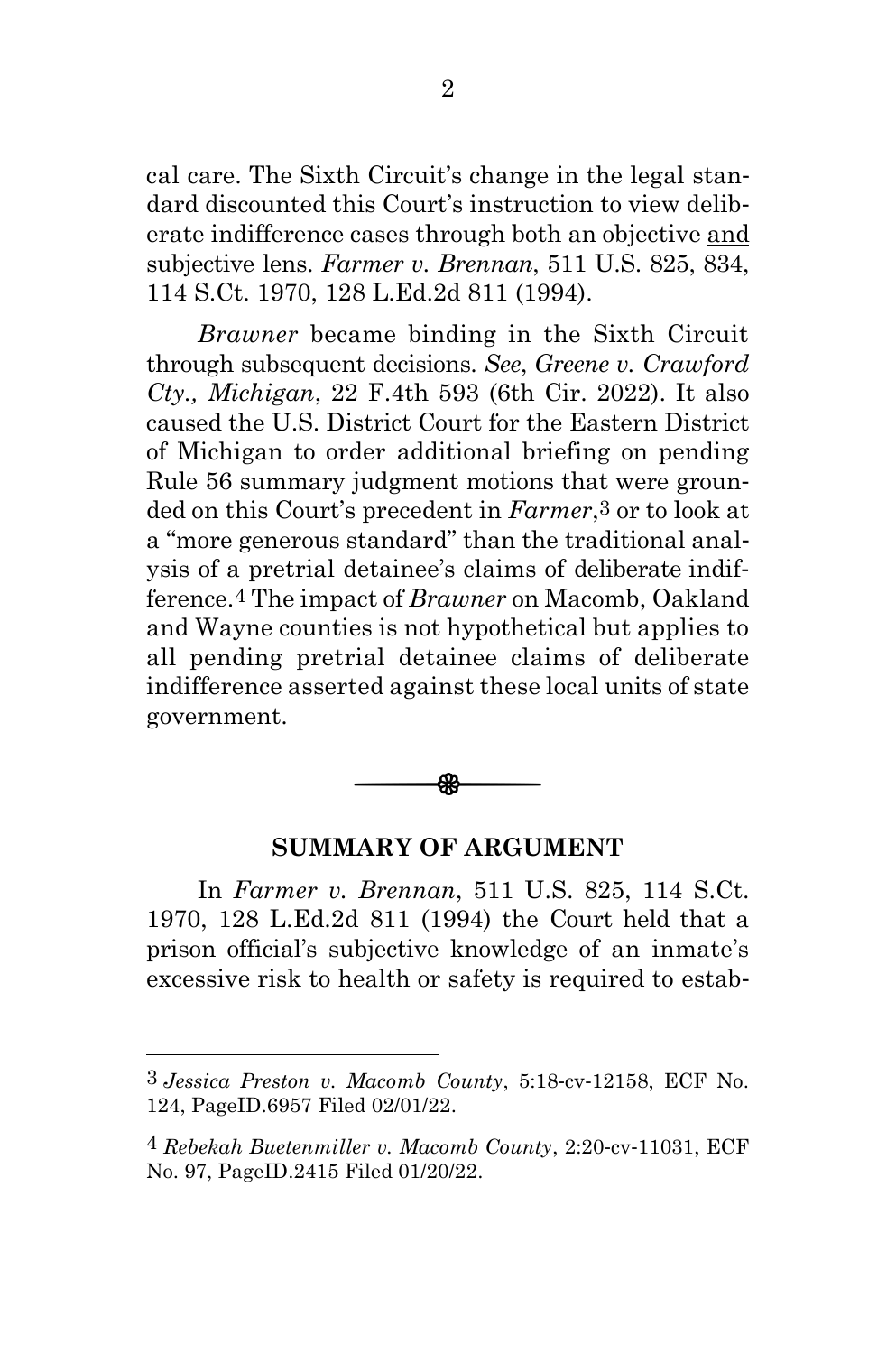lish deliberate indifference under the Eighth Amendment. According to the Court "a prison official cannot be found liable under the Eighth Amendment for denying an inmate humane conditions of confinement unless the official knows of and disregards an excessive risk to inmate health or safety; the official must both be aware of facts from which the inference could be drawn that a substantial risk of serious harm exists, and he must also draw the inference." *Id.* at 837.

After *Farmer*, the federal courts uniformly applied its objective and subjective test to inmate claims that a prison official was deliberately indifferent to a serious medical need, irrespective of the inmate's status as a sentenced prisoner under the Eighth Amendment or a pretrial detainee under the Fourteenth Amendment, until the Court's decision in *Kingsley v. Hendrickson*, 576 U.S. 389, 135 S.Ct. 2466, 192 L.Ed.2d 416 (2015). In *Kingsley*, the Court looked at whether "a pretrial detainee must show that the officers were subjectively aware that their use of force was unreasonable, or only that the officers' use of that force was objectively unreasonable." *Id*. at 391-92. The Court held that the appropriate legal standard for a pretrial detainee asserting an excessive force claim under the Fourteenth Amendment contains only an objective element. *Id*. *Kingsley* did not however, address whether an objective only standard applied in non-excessive force claims brought by pretrial detainees under the Fourteenth Amendment.

Following *Kingsley*, the Circuit Courts of Appeals split on its applicability to Fourteenth Amendment nonexcessive force claims. The Second, Seventh and Ninth Circuits found that *Kingsley*'s objective only test applied to all pretrial detainee claims asserted under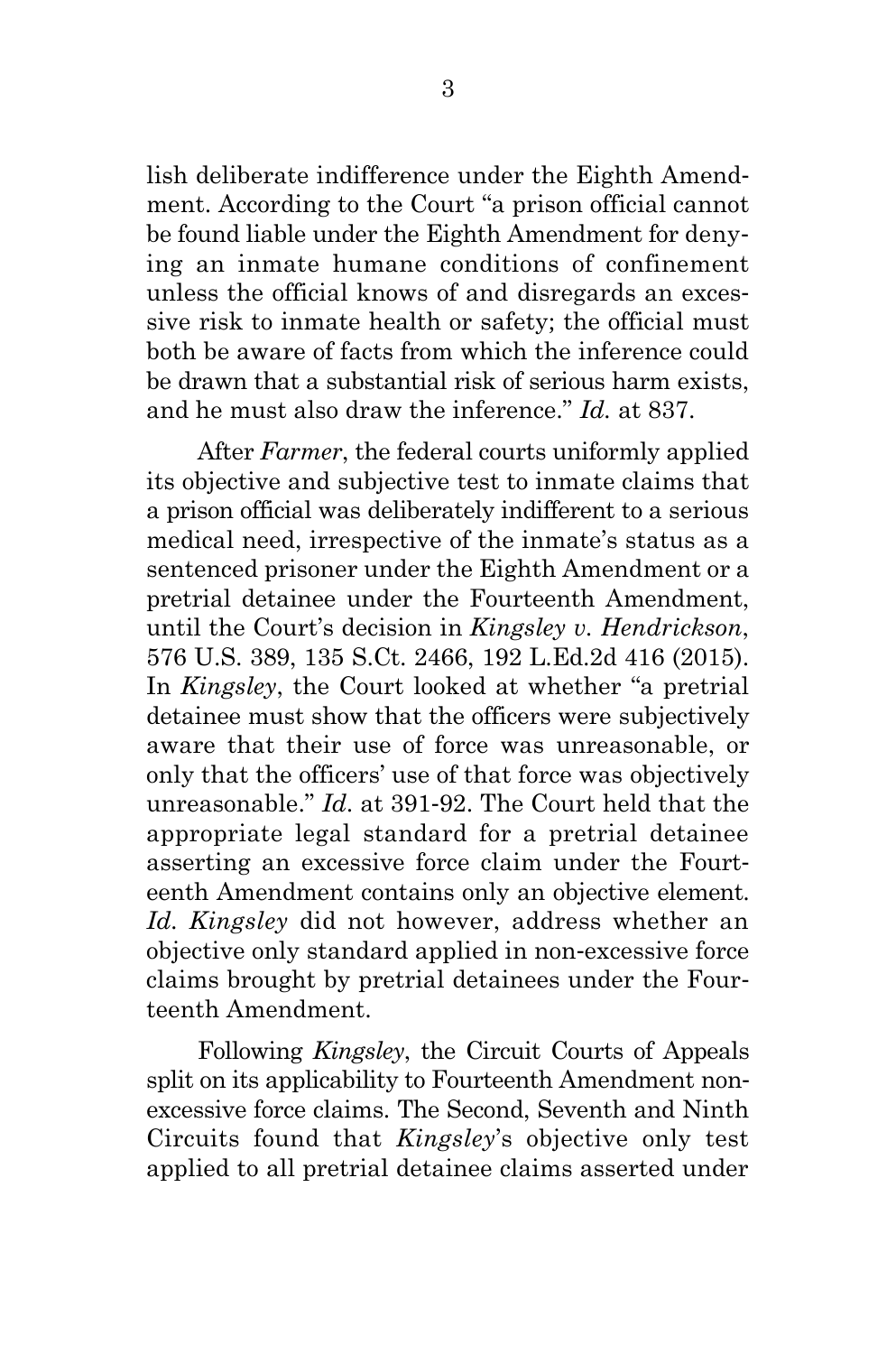the Fourteenth Amendment, while the Fifth, Eighth, Tenth and Eleventh Circuits limited *Kingsley*'s application to a pretrial detainee's claim of excessive force.

The Sixth Circuit Court of Appeals recently joined with the Second, Seventh and Ninth Circuits in its split decision of *Brawner v. Scott County*, 14 F.4th 585 (2021), making the Circuits evenly divided with four Circuits following *Farmer*'s traditional analysis and four Circuits extending *Kingsley* to non-excessive force claims of deliberate indifference brought by pretrial detainees against prison officials.

Amici contend that Scott County's Petition for Writ of Certiorari should be granted since the jurisprudence developed by the Second, Seventh and Ninth Circuit Courts of Appeals, now joined by the Sixth Circuit in *Brawner*, yields inconsistent legal outcomes for prison officials, based solely on an inmate's prisoner status. In granting Scott County's Petition for Writ of Certiorari, the Court can restore the uniform analysis of non-excessive force deliberate indifference claims established in *Farmer*.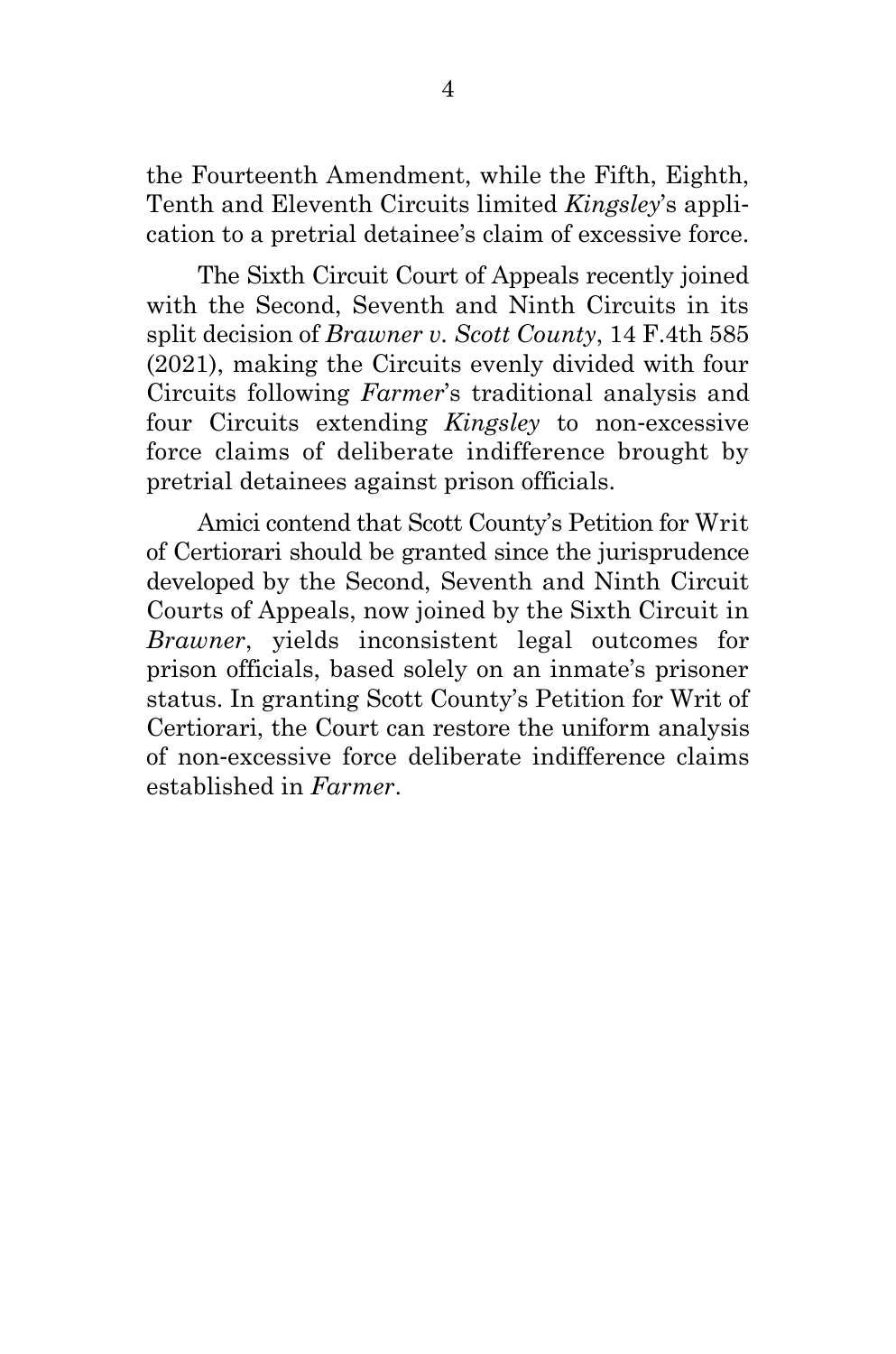

#### **ARGUMENT**

#### <span id="page-9-1"></span><span id="page-9-0"></span>**I. THE COURT SHOULD GRANT SCOTT COUNTY'S PETITION FOR WRIT OF CERTIORARI AND RESOLVE THE EXISTING 4-4 DIVIDE AMONG THE CIRCUIT COURTS OF APPEALS.**

In *Farmer v. Brennan*, 511 U.S. 825, 114 S.Ct. 1970, 128 L.Ed.2d 811 (1994), the Court granted certiorari "because Courts of Appeals had adopted inconsistent tests for deliberate indifference." *Id.*, 511 U.S. 832. In a similar vein, the Court should grant Scott County's Petition for Writ of Certiorari and restore the pre-*Kingsley v. Hendrickson*, 576 U.S. 389, 135 S.Ct. 2466, 192 L.Ed.2d 416 (2015) clarity that existed under *Farmer* for the uniform analysis of Eighth and Fourteenth Amendment claims premised on a failure to provide adequate inmate medical care. As Judge Readler wrote in his separate opinion dissenting from the denial of the petition for rehearing en banc, "[t]his is no small matter. Not in substance . . . Nor in scope. Detainee medical malpractice claims are at the heart of federal dockets." *Brawner v. Scott County*, 18 F.4th 551, 556 (6th Cir. 2021).

At this juncture, the Fifth, Eighth, Tenth and Eleventh Circuit Courts of Appeals have continued with *Farmer*'s traditional analysis of Eighth and Fourteenth Amendment claims by requiring that a prisoner show two components, one objective and the other subjective, before establishing that a prison official acted with deliberate indifference to an inmate's serious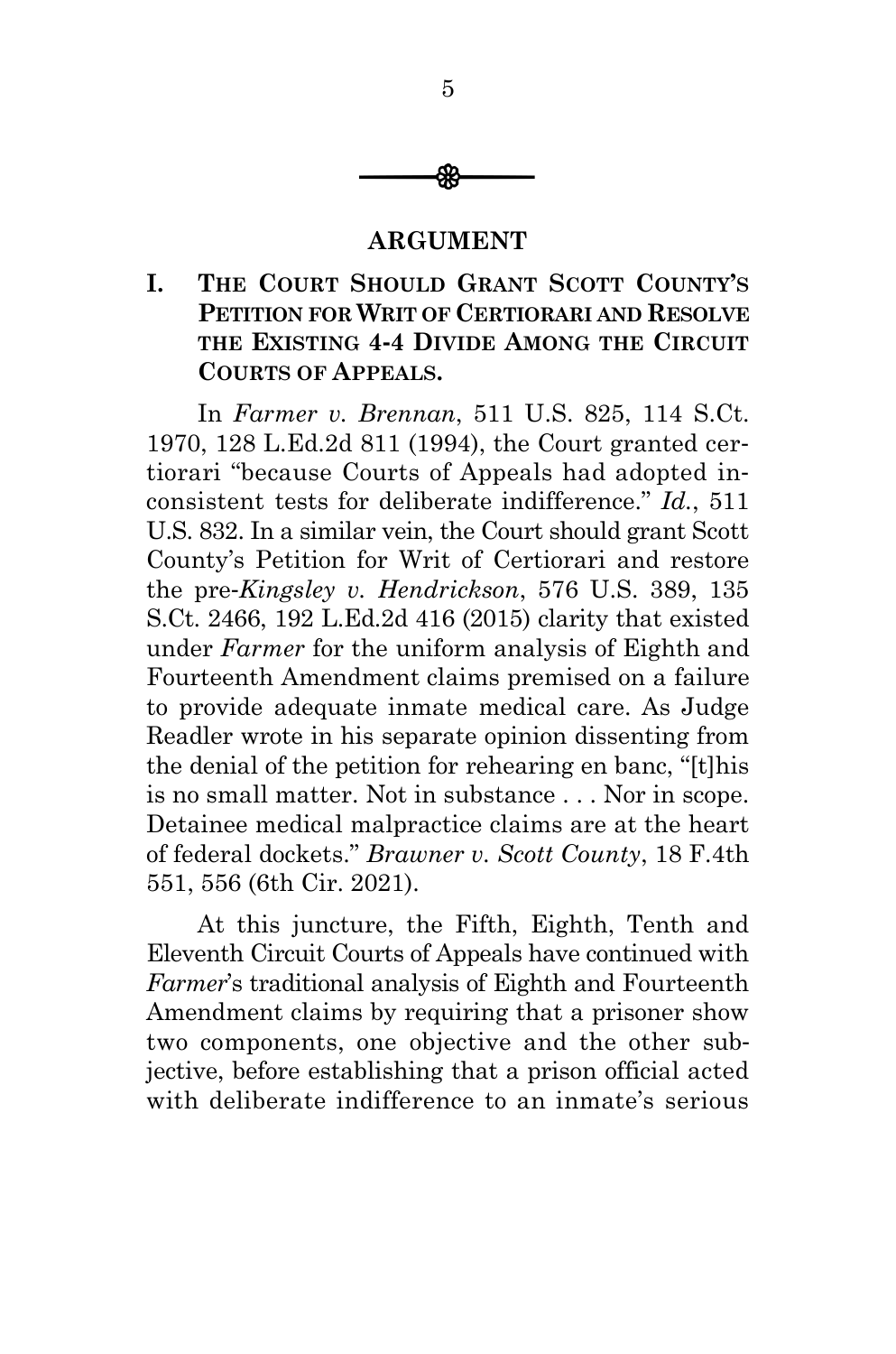medical needs.5 Conversely, the Second, Seventh and Ninth Circuit Courts of Appeals, now joined by the Sixth Circuit in *Brawner v. Scott County*, 14 F.4th 585 (6th Cir. 2021), have turned to *Kingsley*'s excessive force opinion as a source for retooling their long established legal frameworks when evaluating a pretrial detainee's claim of deliberate indifference to medical care.6 This reorganized jurisprudence eliminates *Farmer*'s subjective component. In these Circuits, prison officials may be found liable for their actions or inactions, absent a pretrial detainee establishing that the prison official acted with a culpable state of mind. This post-*Kingsley* landscape has given rise to a chasm among the Circuit Courts of Appeals, and the success or failure of a prison official's defense to a pretrial detainee's Fourteenth Amendment claim of deliberate indifference to a serious medical need, or a challenge to a detainee's conditions of confinement, now may turn on which Circuit Court of Appeals the detention facility is located.

By granting Scott County's Petition for Writ of Certiorari, the Court can make clear the appropriate legal standard all federal courts should employ when reviewing a pretrial detainee's Fourteenth Amendment

<sup>5</sup> *Alderson v. Concordia Par. Corr. Facility*, 848 F.3d 415, 420 (5th Cir. 2017); *Whitney v. City of St. Louis*, 887 F.3d 857, 860 n.4 (8th Cir. 2018); *Strain v. Regalado*, 977 F.3d 984, 991 (10th Cir. 2020); *Dang ex rel. Dang v. Sheriff, Seminole Cnty.*, 871 F.3d 1272, 1279 n.2 (11th Cir. 2017).

<sup>6</sup> *Darnell v. Pineiro*, 849 F.3d 17, 34-35 (2nd Cir. 2017); *Greene v. Crawford Cty., Michigan*, No. 20-1715, 2022 WL 34785 (6th Cir. 2022); *Miranda v. County of Lake*, 900 F.3d 335, 352 (7th Cir. 2018); *Gordon v. County of Orange*, 888 F.3d 1118, 1124-25 (9th Cir. 2018).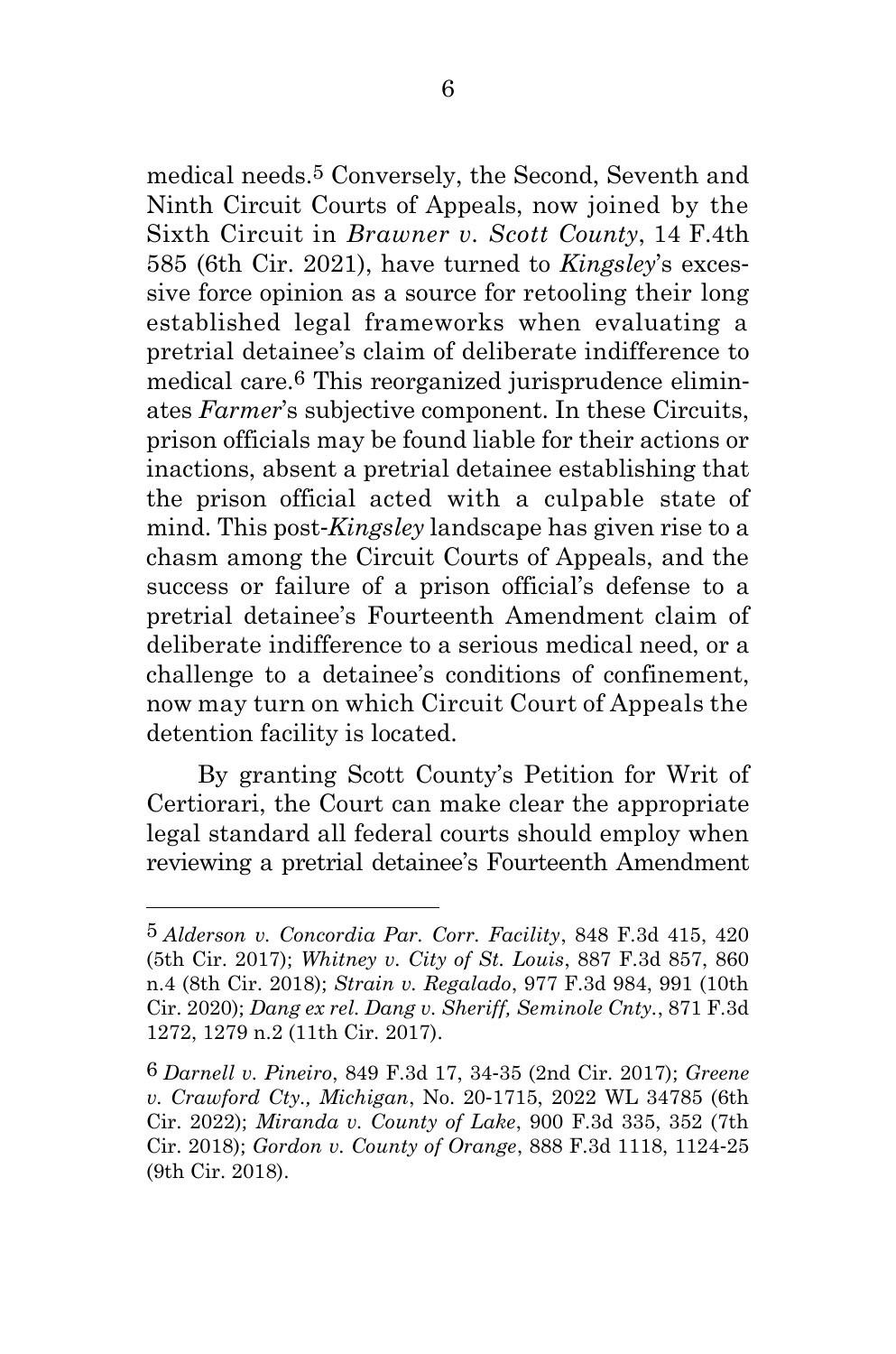deliberate indifference claim, and restore consistency among the Circuit Courts of Appeals.

<span id="page-11-0"></span>**II. THE COURT SHOULD GRANT SCOTT COUNTY'S PETITION FOR WRIT OF CERTIORARI AND HOLD THAT** *KINGSLEY* **DID NOT ABROGATE** *FARMER***'S SUBJECTIVE PRONG IN A FEDERAL COURT'S REVIEW OF A PRETRIAL DETAINEE'S CLAIM OF DELIBERATE INDIFFERENCE TO ADEQUATE MEDICAL CARE.**

In *Brawner v. Scott County*, 14 F.4th 585 (2021), the Sixth Circuit joined with the Second, Seventh and Ninth Circuit Courts of Appeals in holding that "*Kingsley* requires modification of the subjective prong of the deliberate indifference test for pretrial detainees." *Id.* at 586. The foundation for the Sixth Circuit's split decision rests squarely on its determination that "*Kingsley* is an inconsistent [with *Farmer*] Supreme Court decision that requires modification of our case law." *Id*. *Brawner* was quickly followed in the Sixth Circuit by several published and unpublished opinions, including *Greene v. Crawford County*, 22 F.4th 593, 607 (6th Cir. 2022); *Britt v. Hamilton County*, No. 21-3424, 2022 WL 405847, at \*3 (6th Cir. Feb. 10, 2022); *Hyman v. Lewis*, No. 21-2607, \_\_\_ F.4th \_\_\_, 2022 WL 682543, at \*2-3 (6th Cir. Mar. 8, 2022) and *Westmoreland v. Butler Cnty.*, \_\_\_ F.4th \_\_\_, 2022 U.S. App. LEXIS 7772, 2022 FED App. 0053P (6th Cir. 2022). Amici contend that *Kingsley* did not alter *Farmer*'s holding that a prison official's subjective knowledge of an inmate's substantial risk of serious harm is an essential element of the deliberate indifference standard. As Judge Readler's dissent aptly observed, "*Kingsley* reversed the precedent of those circuits that imposed a subjective standard for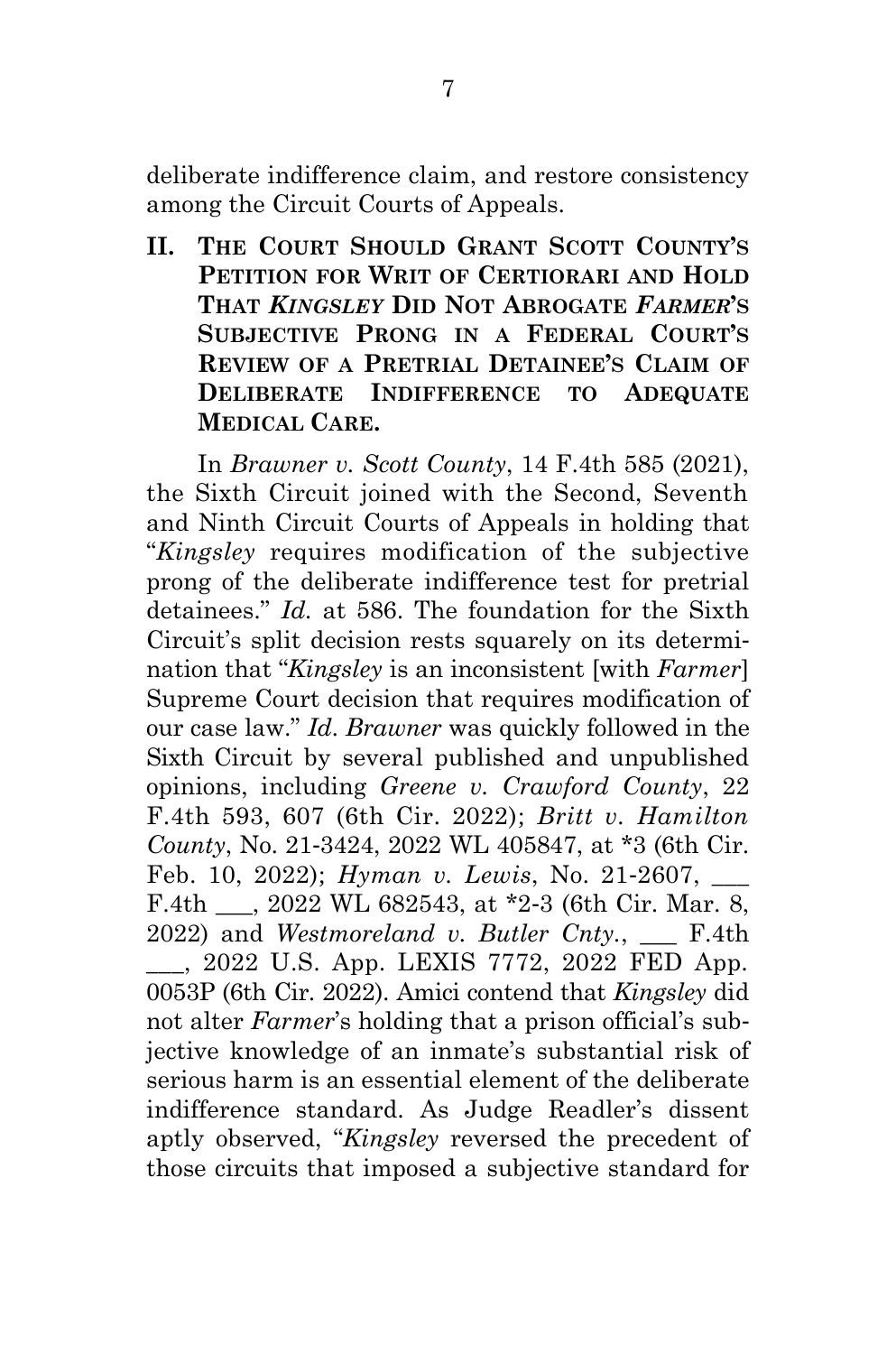excessive force claims brought by pretrial detainees against prison officials." *Brawner* at 606 (emphasis added). But, as Judge Readler noted, "it is difficult to see how *Kingsley*'s holding as to excessive force abrogates the subjective component of our Fourteenth Amendment deliberate indifference standard. For starters, nothing in *Kingsley* purports to address, let alone modify, deliberate indifference standards." *Id*. In support of his position, Judge Readler offered, "Case in point, *Kingsley* cited only excessive force cases. It made no mention of *Farmer*, the genesis of the subjective deliberate indifference standard." *Id*.

Amici submit that *Farmer*'s two-part test for analyzing claims of deliberate indifference to adequate medical care should be the same for both convicted prisoners under the Eighth Amendment and pretrial detainees under the Fourteenth Amendment, regardless of their prisoner status. Although different constitutional protections are afforded each grouping of prisoners, using the same subjective element set out in *Farmer*, "serves an identical purpose in both contexts: it helps delineate whether a failure to provide adequate medical care (to either a prisoner or pretrial detainee) occurred merely due to an official's negligence or, instead, due to an intentional act, thereby constituting unconstitutional 'punishment.'" *Brawner* at 606. Separating claims of deliberate indifference to adequate medical care by prisoner status will yield inconsistent outcomes with the only variable being an inmate's trial status as the determinative factor.

Prison officials at detention facilities like those operated by Macomb, Oakland and Wayne counties are impacted by *Brawner*'s extension of *Kingsley* beyond claims of excessive force. Each of these facilities house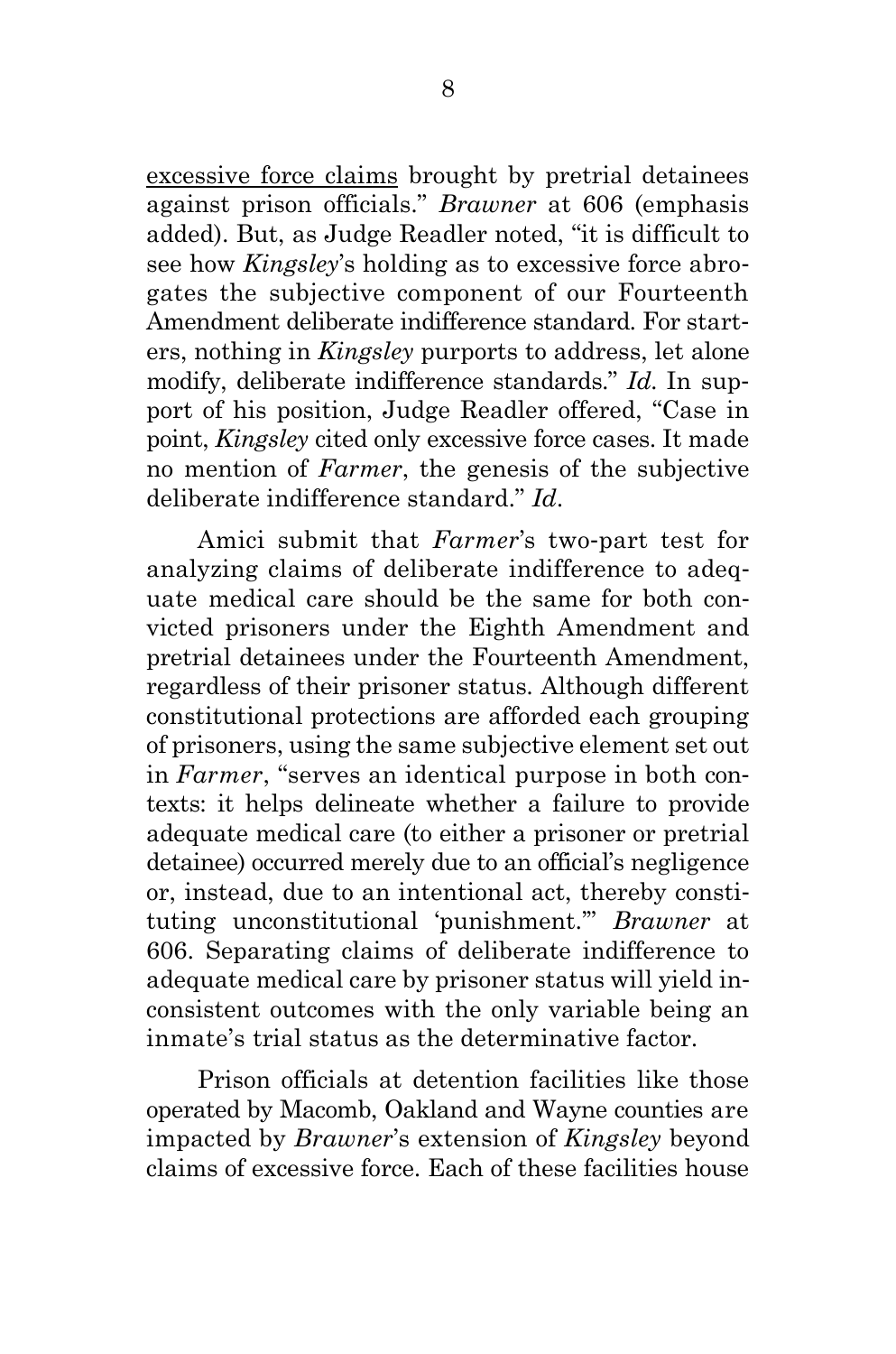both pretrial detainees and sentenced prisoners on the same units based upon medical and mental health screenings, security classifications and inmate behavior. Detention staff assigned to these housing units, whether a nurse, a social worker or a correctional deputy, are unaware of an inmate's pre or post-conviction status in their daily interactions with inmates. Now, post *Kingsley* and *Brawner*, detention staff—even with identical inmate interactions—are subject to inconsistent court rulings in prisoner lawsuits alleging claims of deliberate indifference. Here are a few scenarios that are likely to occur on a regular basis:

- A booking officer is sued under 42 U.S.C. § 1983 after placing a new inmate with minor cold symptoms in the same holding cell with a pretrial detainee awaiting intake and a convicted prisoner awaiting transport to a state prison, after each inmate later develops COVID-19. Under *Kingsley* and *Farmer*, the same action by the same booking officer that resulted in the same injury is now likely to lead to different legal outcomes based solely on the inmate's status as a pre or post-conviction inmate.
- A post-conviction diabetic inmate serving a sentence at a state prison is temporarily returned to a local detention facility awaiting trial on another charge. Following the inmate's return to the state prison, he brings a lawsuit under 42 U.S.C. § 1983 claiming that a local prison official was deliberately indifferent to his serious diabetic medical need. Does the local prison official's defense lie under *Kingsley* or *Farmer*?
- A pregnant female inmate reports to a young, unmarried and childless male correctional deputy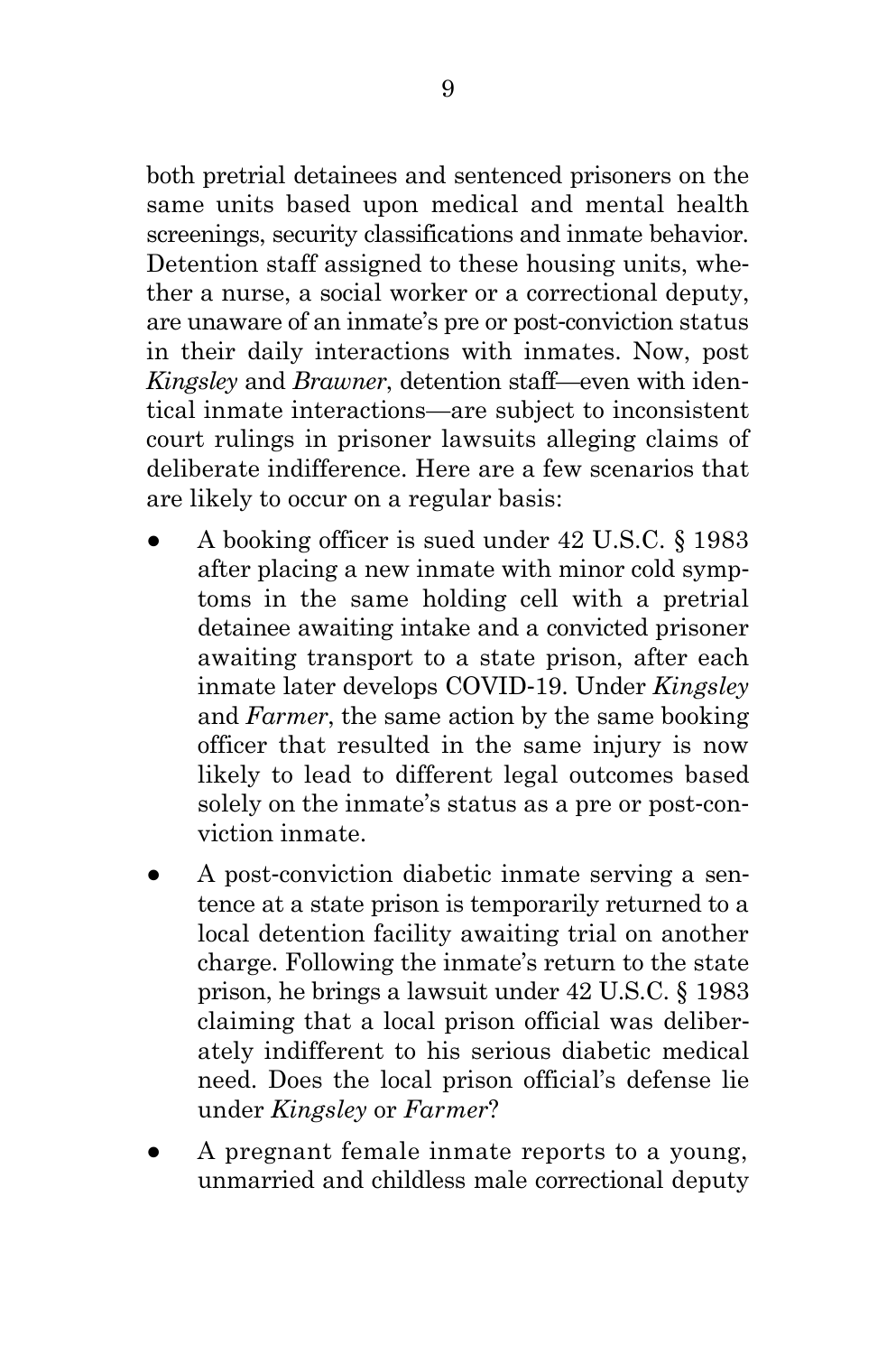that she has had a "bloody show." Is his liability for a claim of delayed medical care different under *Kingsley*'s objective unreasonableness standard compared to *Farmer*'s subjective knowledge test given his youth and life experience of not understanding what the term "bloody show" means? Does liability change if the corrections deputy was a middle-aged female with four children? A nurse?

Determining a prison official's responsibility, and ultimately liability, on the narrow basis of whether an inmate's status is that of a pre or post-convicted prisoner, a fact largely unknown by most prison staff, loses sight of the Court's recognition that "[r]unning a [jail] is an inordinately difficult undertaking." *Turner v. Safley*, 482 U.S. 78, 84-85, 107 S.Ct. 2254, 96 L.Ed.2d 64 (1987).

Amici request that the Court grant Scott County's Petition for Writ of Certiorari and restore consistency, as it did in *Farmer*, to all claims in which an inmate asserts a prison official's deliberate indifference to medical care.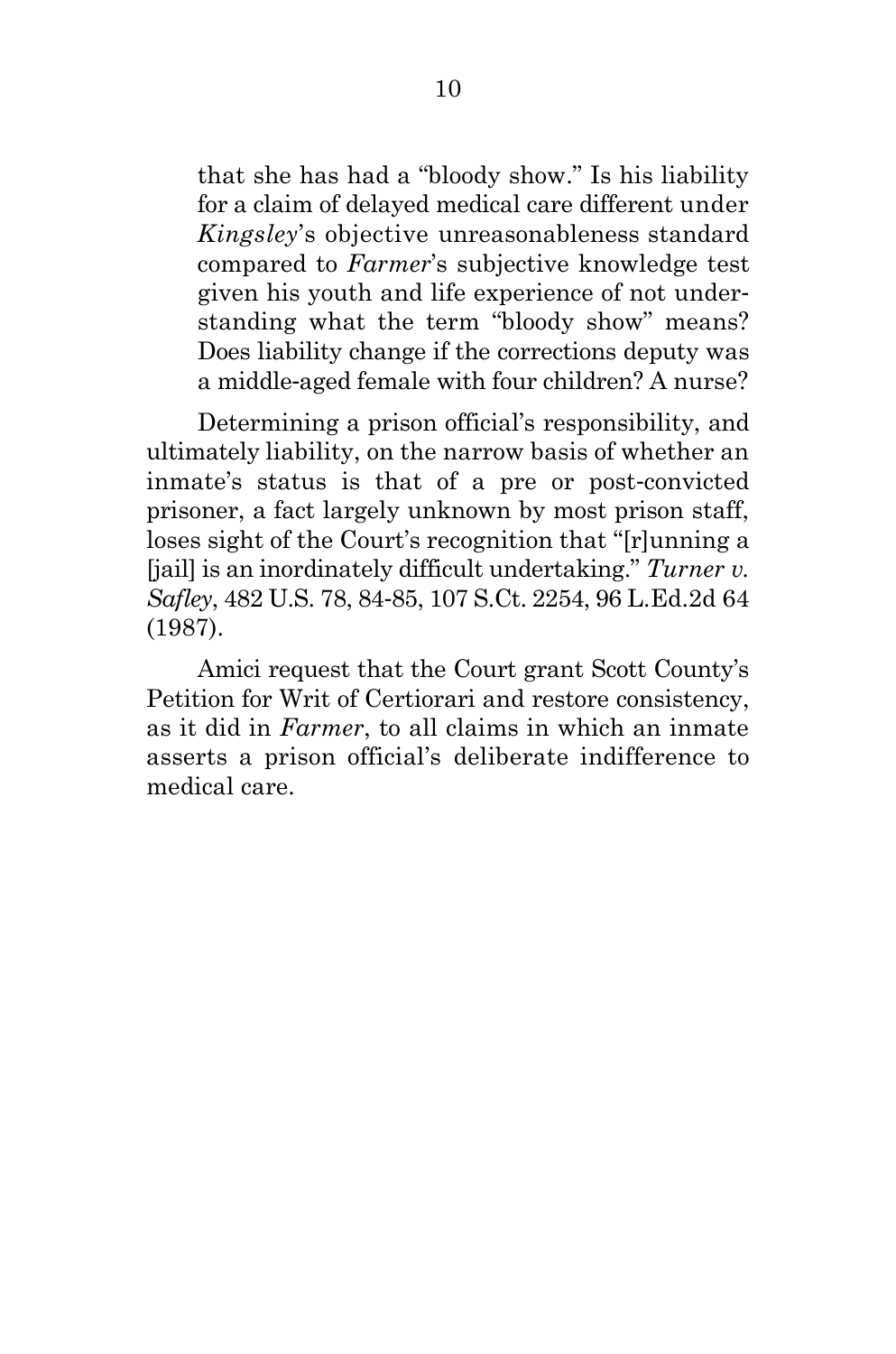#### <span id="page-15-0"></span>**III. THE COURT SHOULD GRANT SCOTT COUNTY'S PETITION FOR WRIT OF CERTIORARI SINCE THE SIXTH CIRCUIT CIRCUMVENTED THE COURT'S RIGOROUS STANDARDS FOR ESTABLISHING MUNICIPAL LIABILITY UNDER 42 U.S.C. § 1983.**

In *Brawner*, the sole defendant on trial was Scott County, Tennessee. At issue was the County's inmate intake and medical screening policies which did not allow a pretrial detainee to access prescription medications before the detainee's physical examination which in some circumstances may occur up to 14 days post-intake—coupled with the policy banning controlled substances in the jail. *Brawner*, at 18 F.4th 558- 559. No proofs were submitted establishing that Scott County's policies were facially unconstitutional as drafted, or evidence proffered of a widespread pattern of constitutional harms connected to the policies that would have put Scott County on notice of a problem with the implementation of its policies.

In *Monell v. New York Dep't of Social Services*, 436 U.S. 658, 98 S.Ct. 2018, 56 L.Ed.2d 611 (1978), the Court held that the sick-leave policy at issue was "unquestionably" "the moving force of the constitutional violation found by the District Court." *Id.*, at 694-695. In *Brawner*, the Sixth Circuit did not make any finding that Scott County's policies, on their written terms, were "unquestionably" "the moving force" of Brawner's constitutional violation, "rather than from some other intervening cause." *See*, *Bd. of Comm'rs of Bryan Cty v. Brown*, 520 U.S. 397, 408, 117 S.Ct. 1382, 137 L.Ed. 2d 626 (1997). Likewise, the Sixth Circuit did not weigh through multiple and repeated incidents of constitutional harm directly attributable to Scott County's intake polices. As the Court concluded in *Oklahoma*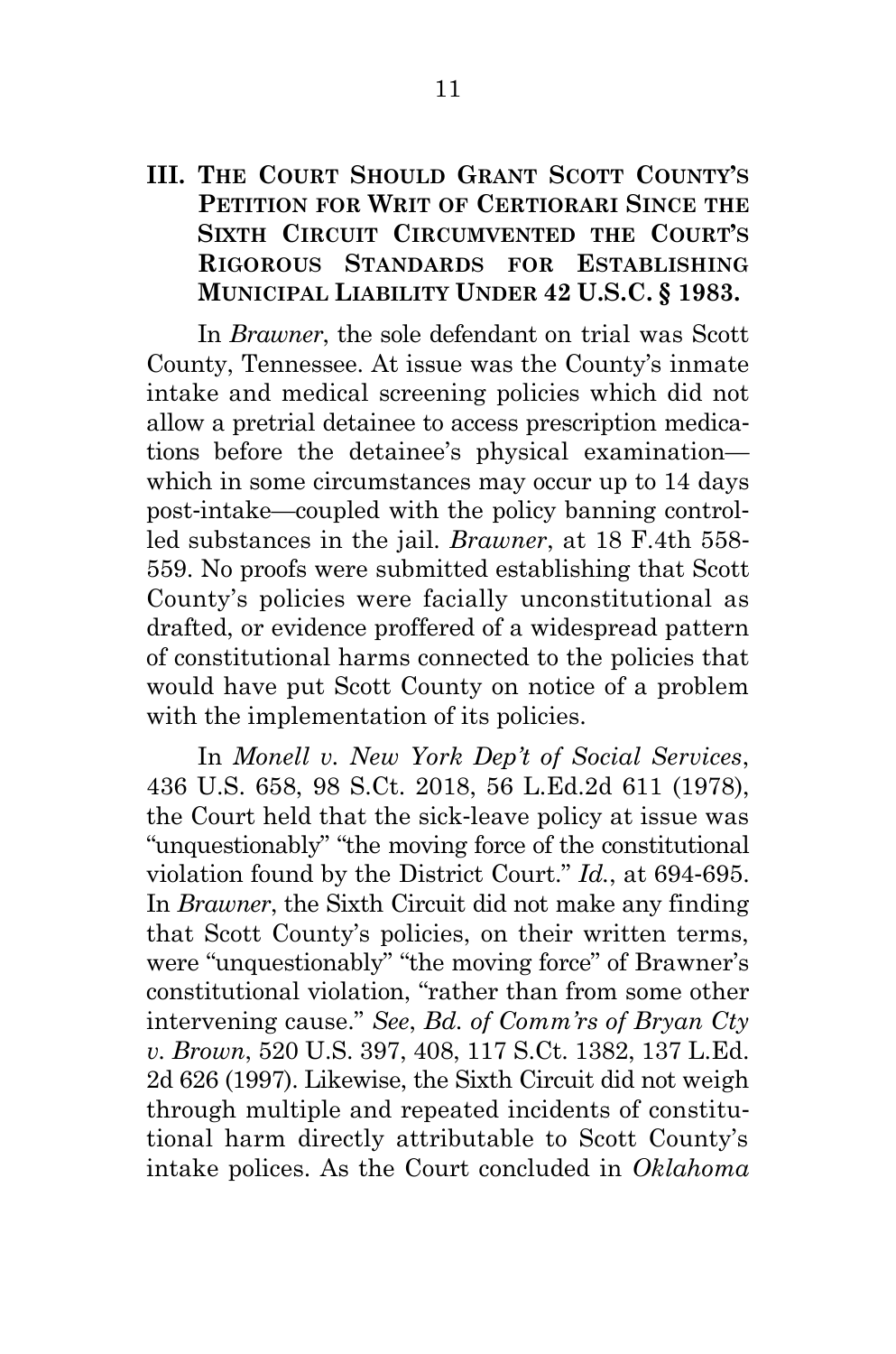*City v. Tuttle*, 471 U.S. 808, 105 S.Ct. 2427, 85 L.Ed.2d 791 (1985), "where the policy relied upon is not itself unconstitutional, considerably more proof than the single incident will be necessary in every case to establish both the requisite fault on the part of the municipality, and the causal connection between the 'policy' and the constitutional deprivation." *Id.* at 816.

The Sixth Circuit, having looked beyond the need to establish a facially unconstitutional municipal policy or find a pervasive pattern of unconstitutional harm stemming directly from Scott County's policies, simply bootstrapped municipal liability on an employee's improper following of a sound policy. In other words, it attached municipal liability to Scott County on an employee's vicarious actions or inactions, contrary to *Monell*'s directive that "a municipality can be found liable under 42 U.S.C. § 1983 only where the municipality itself causes the constitutional violation" and that "[r]espondeat superior or vicarious liability will not attach under § 1983." *Id.* at 694-695.